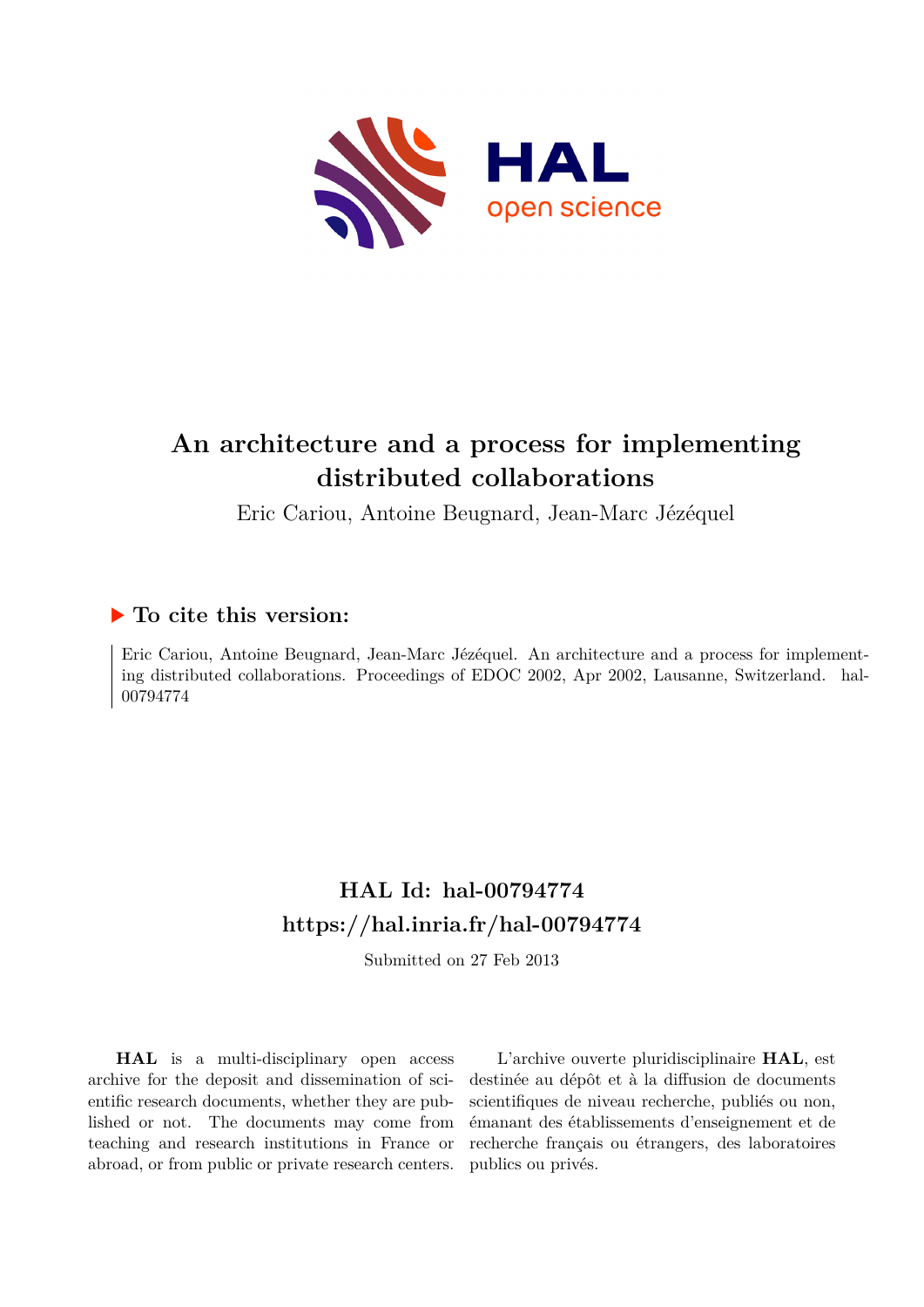## **An Architecture and a Process for Implementing Distributed Collaborations**

Eric Cariou  $^{1,2}$ 

Antoine Beugnard<sup>1</sup>

 *ENST Bretagne, BP 832 29285 BREST CEDEX, FRANCE Campus de Beaulieu Antoine.Beugnard@enst-bretagne.fr 35042 RENNES CEDEX, FRANCE*

#### **Abstract**

*Collaborations (between objects) are increasingly being recognized as fundamental building blocks to structure object-oriented design, and they have made their way into UML. But very often the first class aspect of a design level collaboration is lost during the detailed design process, making it difficult to keep good traceability between the design and the implementation. The problem is not simple, because for any given collaboration abstraction, there might be several possible design solutions depending on the many non-functional forces impacting a given application. We propose a process and an architecture in which the notion of collaboration is preserved from analysis to design and implementation, while allowing the designer to change his mind about which particular design trade-off is selected in order to face changing non-functional requirements during maintenance. We illustrate our approach with a case study inspired by the real example of a large French railway company attempting to adapt a flight reservation system to its own context.*

## **1 Introduction**

The interest of the notion of *collaboration* has long been recognized in the object-oriented community, and some methodologies of the early nineties (such as CRC [17] or OOram [12]) even concentrated on collaborations as the basic building blocks to carry out object-oriented design. Collaboration diagrams are now well established as one of the core components of UML [11]. They allow the easy handling and reusing of *interaction abstractions* among components, and parameterized collaborations serve to represent the application of design patterns [15].

But the first class aspect of a design level collaboration is generally lost during the detailed design process, making it difficult to keep good traceability between the design *IRISA/Universite´ de Rennes 1 cariou,jezequel @irisa.fr*

and the implementation. At implementation level, very few traces of these abstractions are still visible: collaborations have been refined, split and lost in a set of objects that can be distributed over a network and communicate through "low level" primitives such as remote procedure calls.

Jean Marc Jézéquel<sup>2</sup>

In the context of distributed systems, a major important issue is precisely the collaboration or interaction implementations between components. Unfortunately, systems and algorithms for communication among remote components can be highly dependent on non-functional constraints (from the point of view of the "interaction semantics"): the location and number of interacting components, the state of the network used, the need to encrypt communication or to have a fault-tolerant system, etc. For instance, in an event broadcast system, the fact that the data transmitted are encrypted or not, does not change the way the components use the system; they will still call the same services. But the implementations of these two versions of the same interaction abstraction are quite different.

Then, when there is a change in the deployment context of the application where non-functional constraints are involved and new design choices are selected for implementing the collaborations, it can be extremely difficult to disentangle the functional code from the collaborative one because the two are more or less mixed. In this paper we propose a process and a framework where the notion of collaboration is preserved from analysis to design and implementation, while allowing the designer to change his mind about which particular design trade-off is selected to face changing non-functional requirements. We illustrate our approach with a case study inspired by the real example of a large French railway company trying to adapt a flight reservation system to its own context.

The rest of the paper is organized as follows. In section 2, we discuss a seat reservation application in different contexts and show how the number of components involved can have a major influence on the implementation. In section 3, we propose an organization of components that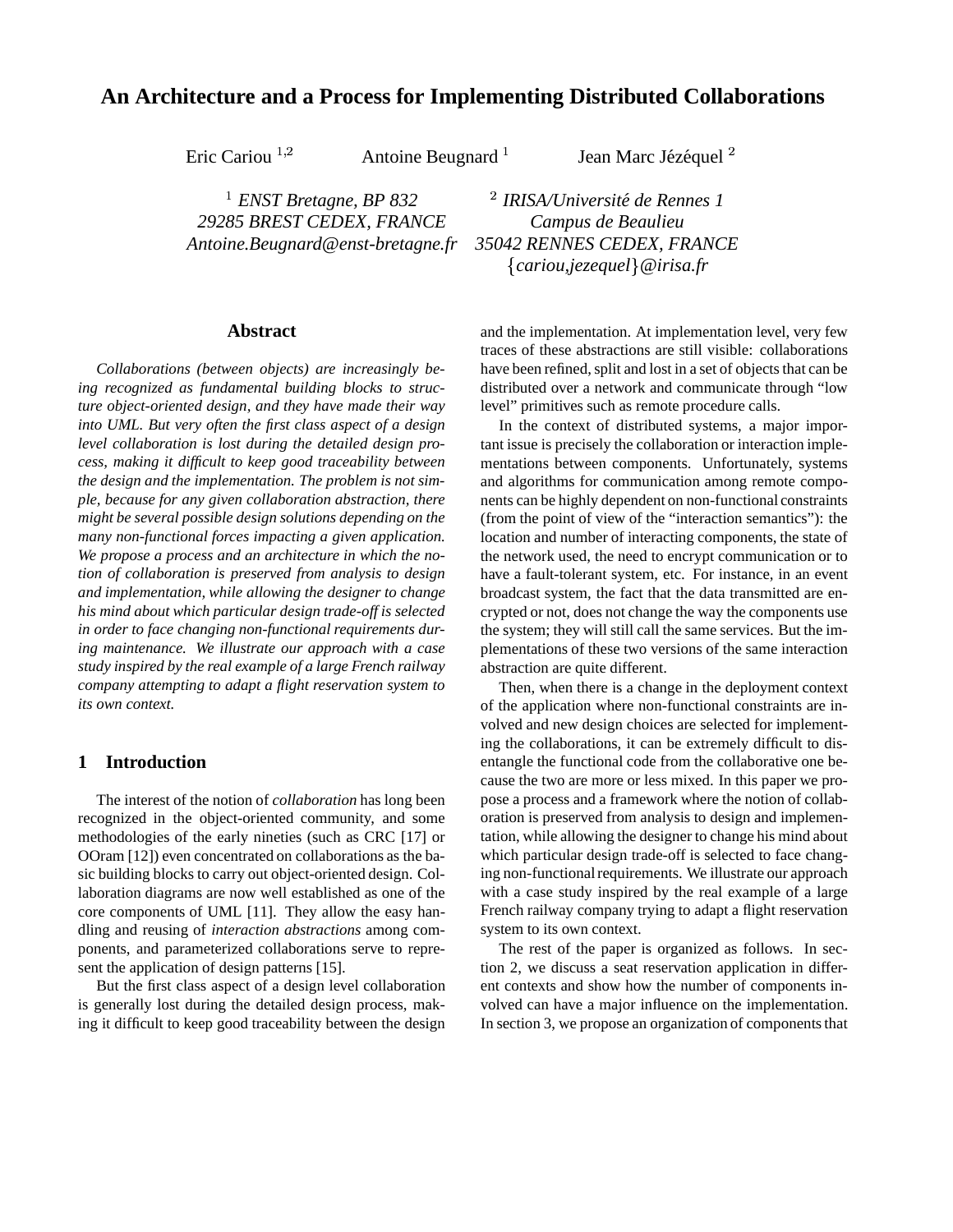leads to an architecture where communication abstractions are explicit. We introduce interaction components and we explain in section 4 how they can be specified using UML collaborations. Section 5 describes implementation variants of these interaction components in order to illustrate how the management of non-functional constraints could be improved. We discuss related works in section 6, before concluding with some interesting perspectives for interaction components.

## **2 The story of a seat reservation application**

Let us imagine a small company, ErnestCo, whose activity is to make seat reservations for a small bus travel company. ErnestCo has developed an application to manage the whole reservation process. This application is such a success that a flight company wants to acquire it in order to deploy it in its hundreds of agencies. Later, a famous railway company wanting to reorganize its reservation system decides to acquire this application and install it in its tens of thousands of ticket offices.

The main problem the reservation application has to tackle is scalability. How can an application designed to solve small size problems be deployed to solve very large (geographically and number of data) ones? The first version of the system can run on a single server, the second one needs to be widely distributed throughout the world, and the last one, although not as widely distributed as the second one, has to manage many more access points.

This case study was inspired by a real life situation: some years ago, the French national railway company acquired the reservation system of a Canadian airline company in order to use it as its new reservation system. The adaptation of the system was a very complex task because of the important change in context of use.

In all three applications the reservation interaction can be described as follows: components communicate through a shared memory containing identifiers (representing seats in a bus, a plane or a train). Each identifier is unique and a component can reserve an identifier and cancel this reservation. If an identifier is reserved by a component, it is not available for reservation by the other components. Once the cancellation of this identifier reservation is made, it is added to the set of identifiers available for reservation. Some components can be informed about the number of available identifiers in the system.

The key point of the design is the responsibility of the interaction. Where is the frontier of the interaction? The separation between the communication system and its clients is crucial. The proposed solution has the responsibility of managing identifiers inside the interaction. If identifiers were managed by an external component, the whole architecture of the system would have to be redefined for each problem size. Putting identifiers *into* the interaction system hides the way they are managed; they are in it, but implementation and design choices give their true localization and management process; they can be distributed or not, duplicated or not, load-balanced dynamically or not, etc.

In the following, we describe the use of this reservation interaction in two contexts and discuss the consequences of such a communication reification on non-functional features.

#### **2.1 The bus seat reservation application**

A bus is composed of a set of seats. Each seat is referenced by a unique identifier (e.g., a number). The set of these identifiers makes up the identifiers of the interaction described above. A traveler in a bus occupies one identified place.

Components interact among themselves in the following way through the reservation interaction:

- When a traveler wants a seat in a bus, the agency sends a query to obtain a seat identifier. If the bus is full, a special value is returned.
- When a traveler cancels a reservation he previously made, this seat is again available for reservation.
- When a bus has started its journey, the agency is informed that reservations for this bus are closed.
- When the company opens reservations for a bus, the agency is informed of this new journey.



#### **Figure 1. Bus seat reservation application**

In UML, interactions between classes or objects can be specified by a collaboration. We find the use of the collaboration representing the identifier reservation interaction (called Bus Seat Management) in the UML instance diagram of figure 1. This figure describes the bus seat reservation management system. We can see in this figure the reservation interaction (represented by the Bus Seat Management collaboration), the ErnestCo agency that sells seat reservations for the clients of the bus company.

Hence, these two components interact through the Bus Seat Management collaboration. In this collaboration,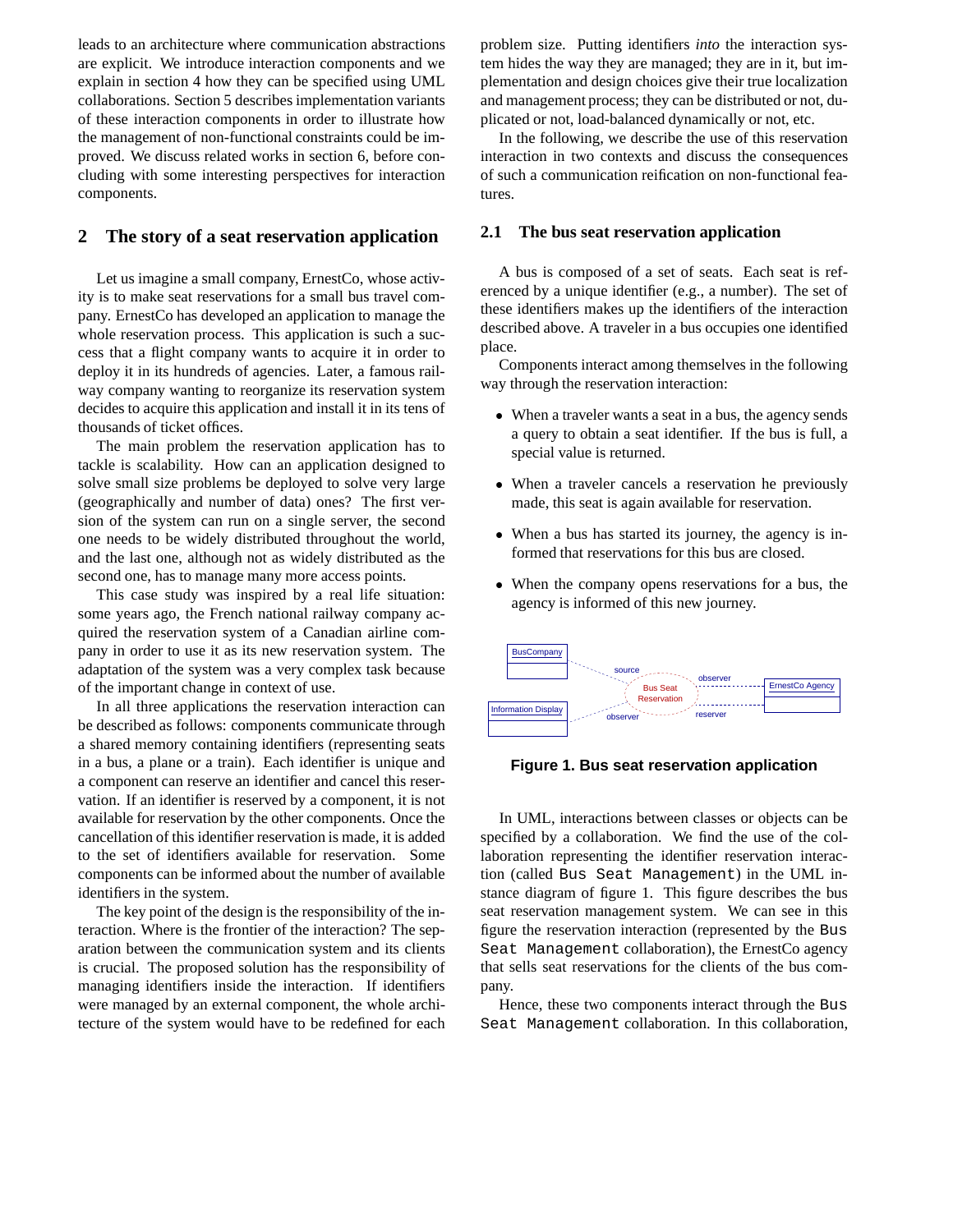the ErnestCo agency plays a reserver role because it can reserve (and cancel) a seat in a bus and plays an observer role because it may ask for information on the number of available places in a bus. The bus company plays the source role because it sets and removes data (number and identification of seats) about buses; these data are managed by the collaboration. A display (playing an observer role) shows the state of the reservations for all the buses.

#### **2.2 The flight seat reservation application**

The previous interaction through an identifier reservation system is not specific to the bus seat management application. It can be *reused* in other contexts. For instance, if the data to reserve are flight seats instead of bus seats, the collaboration can be used in a context of a flight seat reservation system. An airline company that wants to sell places on its flights then plays the source role. Figure 2 shows this application. The reserver and observer roles are travel agencies that reserve seats on these flights for their clients and the source is the airline company ErnestAir.



**Figure 2. Flight seat reservation application**

The context of this application is completely different but the nature of the interaction is the same as in the bus seat management application. The collaboration used will be a slightly-modified version of the former collaboration.

We can notice that in figures 1 and 2, representing the bus and the flight seat reservation applications, the seat identifier sets are not visible. Indeed, they are managed inside collaborations. An intuitive way to design these applications would have been to give the responsibility of managing the seat identifier sets to the bus company (in the case of the bus seat reservation application) as shown in figure 3.



**Figure 3. A bad bus seat reservation application design**

But this design is rather bad. The complexity of the application is the data set management. As we shall see in the following sections, in order to face different contexts of use, different implementations of this data set management have to be defined. But here, we have already chosen an implementation design (all the data are managed by a single component) that will certainly not fit all situations. So putting the set management in the collaboration hides the way they are managed and makes the interaction more reusable and "interesting". Several designs of this collaboration can be made to face different contexts of use without changing the way of using the collaboration. A more complete discussion of this problem of interaction responsibility is available on our web site<sup>1</sup>.

#### **2.3 Discussion**

These two applications are both similar and different. Functionally both applications have the same requirements, but their non-functional requirements are very different.

The major implementation problem is the management of the identifier sets. The way it is done is highly dependent on the context in which the interaction is used. Notably the distribution and the number of components have a major influence on the implementation. Indeed, if the application is deployed over a local network and is composed of only a small set of components, like for the bus seat reservation application, a centralized management on a single server is efficient enough and is simple to implement. However, if this application is running over the Internet or a wide area network and is built of thousands of components, like the flight seat reservation application, this simple interaction system cannot be used, because the single server would be a bottleneck. One solution is to distribute a subset of all identifiers to each reserver component. This will lead to using protocols allowing free identifiers to be sent to those components whose local set is empty.

Another difference lies in the dynamic feature of the system. The bus seat application is completely static. The components that form the application are well known. There is a single agency that sells seat reservations and that will never change. The flight seat reservation application is different since the components are widely distributed all over the world. Their number can be large and some new components (some travel agencies) can connect to (and disconnect from) the system after the beginning of the reservation process. The implementation has to deal with these dynamics that make the distribution of the sets more difficult because the number of components can change.

<sup>1</sup>http://www-info.enst-bretagne.fr/medium/ section "Introduction to communication components from the point of view of UML designers"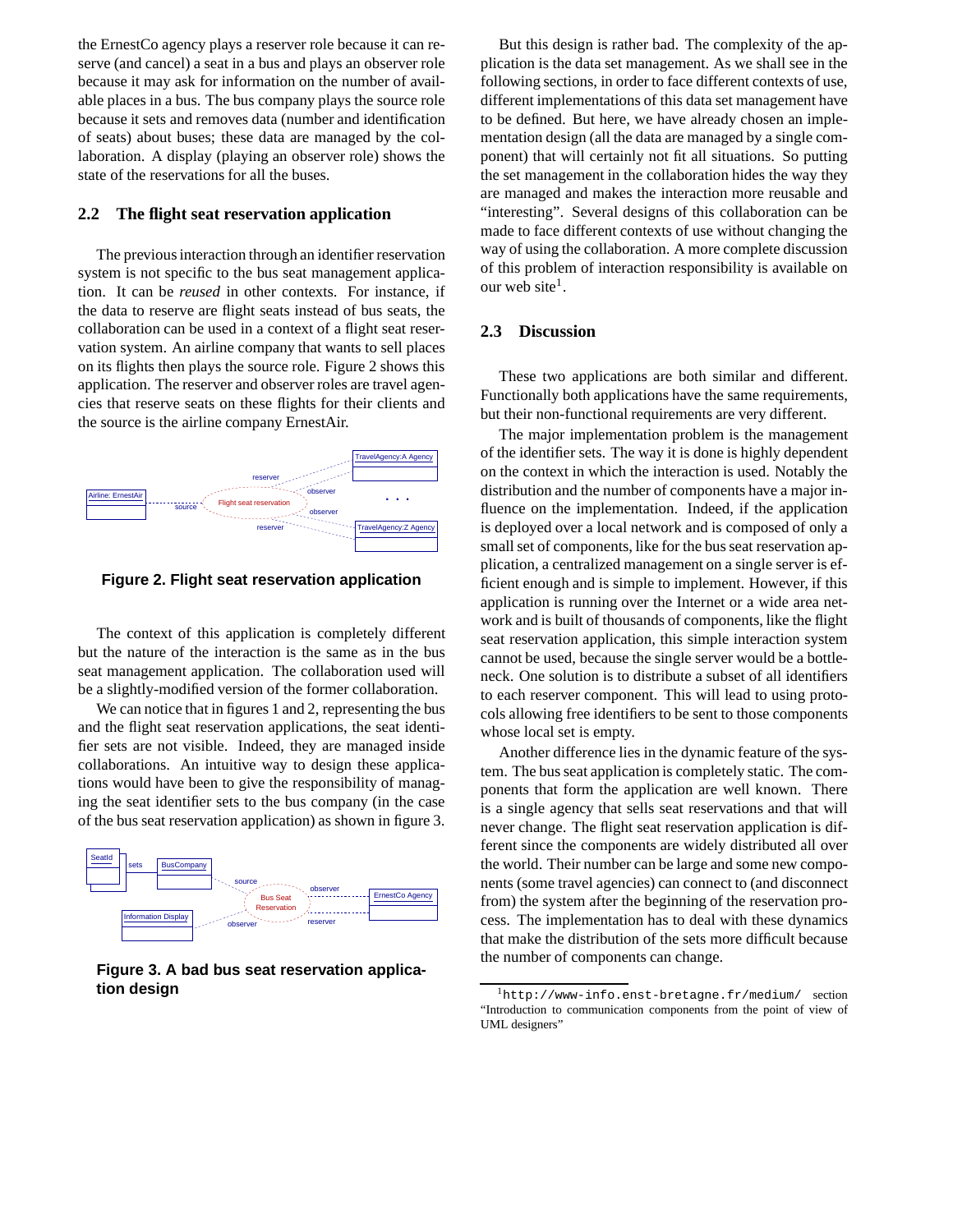So, although the interaction remains the same in principle, the way it is implemented is highly dependent on nonfunctional constraints and requirements: the number and localization of the components, the dynamics of their connection to the system, the capacity to resist a load increase, the necessity to encrypt the transmissions or the availability of the application for instance, lead to a broad spectrum of design and implementation solutions.

An important issue is, then, how to implement a specialized interaction. Usually, the interaction management is "embedded" in the components themselves. The implementation of the interactions is a part of the component. The code of the interaction and the code of functional concerns are more or less mixed. That leads to a bad separation between the functional and the interactional elements. Hence, it is difficult for the component to easily use another implementation of the same interaction if non-functional constraints change between two contexts of use.

In summary, the complex problems we have to face are the following:

- How can we implement an interaction "correctly"?
- How can we easily change an interaction implementation if the context of the application has changed?

The following sections present the solution we propose. It is based on the reification of interactions into components both at specification and implementation level allowing the separation of functional and interactional concerns throughout the software development process.

## **3 The interactional concern at the implementation level**

In this section we study an interactive video application and we focus on the implementation of the component interactions. In this application, a server broadcasts movies, watched by some viewer components. Just after the end of each movie, the server asks the viewers to choose the next movie they want to see by launching a voting session. Then, once the vote is finished (i.e., when all the viewers have voted or when the vote session time has elapsed), the next movie is broadcast, according to the majority choice.

#### **3.1 Architecture of the application**

If there are three viewers or clients, four components interact among themselves in this application: the three client components and the single server component. For their communication, these four components use middleware such as Corba[14] for instance. It allows method or

service calls on remote components. Other kinds of middleware could also be used. Some glue is needed to adapt the components according to the way the middleware is used. In the case of Corba, this glue is the stubs and skeletons that must be generated in order to be able to call a remote method.

Concerning the communication inside the application, it deals with two kinds of interactions: the broadcast of the video stream and the vote for the next movie. The realization of these two interactions implies communication between the remote components and executing tasks such as stream encoding and decoding in the case of the video broadcast. Thus, for each interaction, some "piece of code" is associated with the functional code of the components. The architecture of this application is shown in figure 4.



**Figure 4. Detail of the interactive video application architecture**

A component is composed of several parts such as the elements managing the interactions (video broadcast and vote in our case, the elements being named Video Elt and Vote Elt in the figure) and the "functional" part of the component.

## **3.2 Discussion of the architecture**

This classical way of building components in a distributed context presents certain drawbacks. First, the vote and video broadcast interactions are not completely specific to this interactive video application. Indeed, we can easily imagine using the video broadcast system in a videoconferencing application as it also needs to broadcast video streams. But, if the software designers and developers have not build this interaction system in terms of an independent and reusable system, the result will be unsatisfactory. The code of the functional part and the code of the interactional parts will be more or less mixed. This leads to a bad decoupling of the functional and the interactional concerns at the implementation level, making the interaction system unreusable.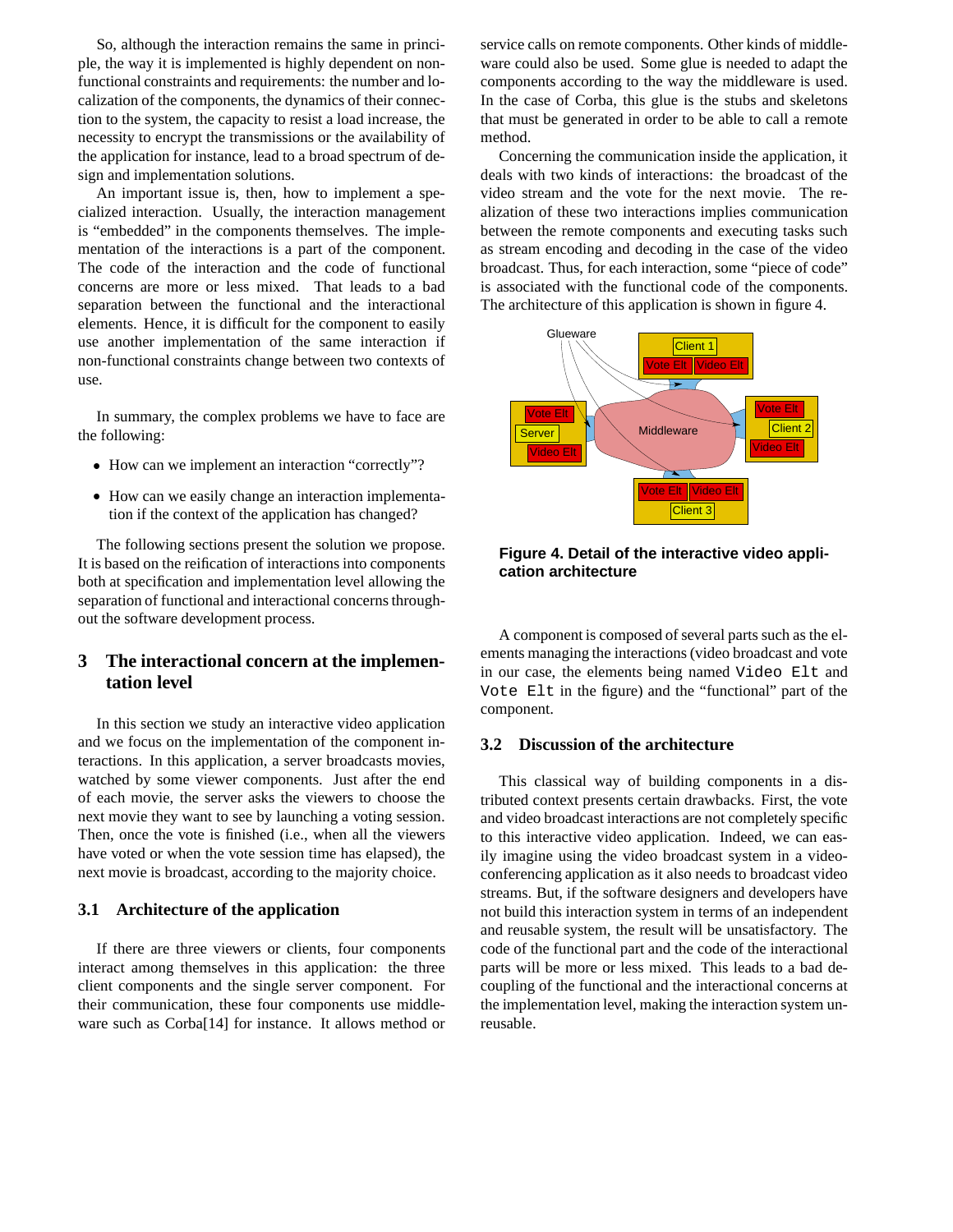And since these parts are badly decoupled, if a change is made, for instance, in the vote interaction on the server side and also the according modification of the code of the vote interaction on the client side, this may affect the code of the clients that would "normally" not have been modified. This can have important effects on the maintainability of the software. Keeping a good separation between the interactional elements and the rest of the component would be better.

## **3.3 A new way to design the interactions in a distributed context**

We have seen that mixing interactional pieces of code with the rest of the component code can lead to problems. To solve them, we propose moving the interactional pieces of code out of the functional component and putting them into a logical interaction unit, as shown in figure 5.



**Figure 5. Reorganization of the interaction elements**

For instance, all the vote elements belong to a single logical unit physically distinct from the server and the client components. All these elements communicate among themselves through middleware as before. The server component has a reference on a single element that is no longer an internal part. Now all the elements concerning a given interaction have been removed from the components and are logically coherent and reunified in a single entity.

We consider that all these parts of a given interaction form a logical software component. It is a special component because it is dedicated to managing the interaction, the communication or the collaboration among other components. For this reason, we call these kinds of components*interaction components* (or *mediums* in order to differentiate them from "classical" functional components). A medium integrates or reifies an *interaction abstraction*<sup>2</sup> .



**Figure 6. New global architecture of the application**

If we represent the interaction abstractions as mediums in the previous application, this gives figure 6. We retrieve the four functional components (the server and the three clients) and the two mediums (the vote and the video broadcast). The communication between the components is entirely managed by the mediums. The components are connected to mediums via some glue used to adapt the medium services to the needs of the component that call them (the glue that links a component to a medium plays a role of adapter as could occur in a classical connection between two components). Since a medium is a component, it offers services like for any conventional component to components that are connected to the medium.

Compared to a classical architecture at the implementation level, figure 6 focuses not only on the functional concern but also on the interactional one. All the interactional concern has been removed from the components and now becomes visible as mediums, i.e., this concern is well decoupled from the others.



**Figure 7. Deployment architecture of the application**

<sup>2</sup>Abstraction is used in the sense that "the details are hidden" and not "fuzzy"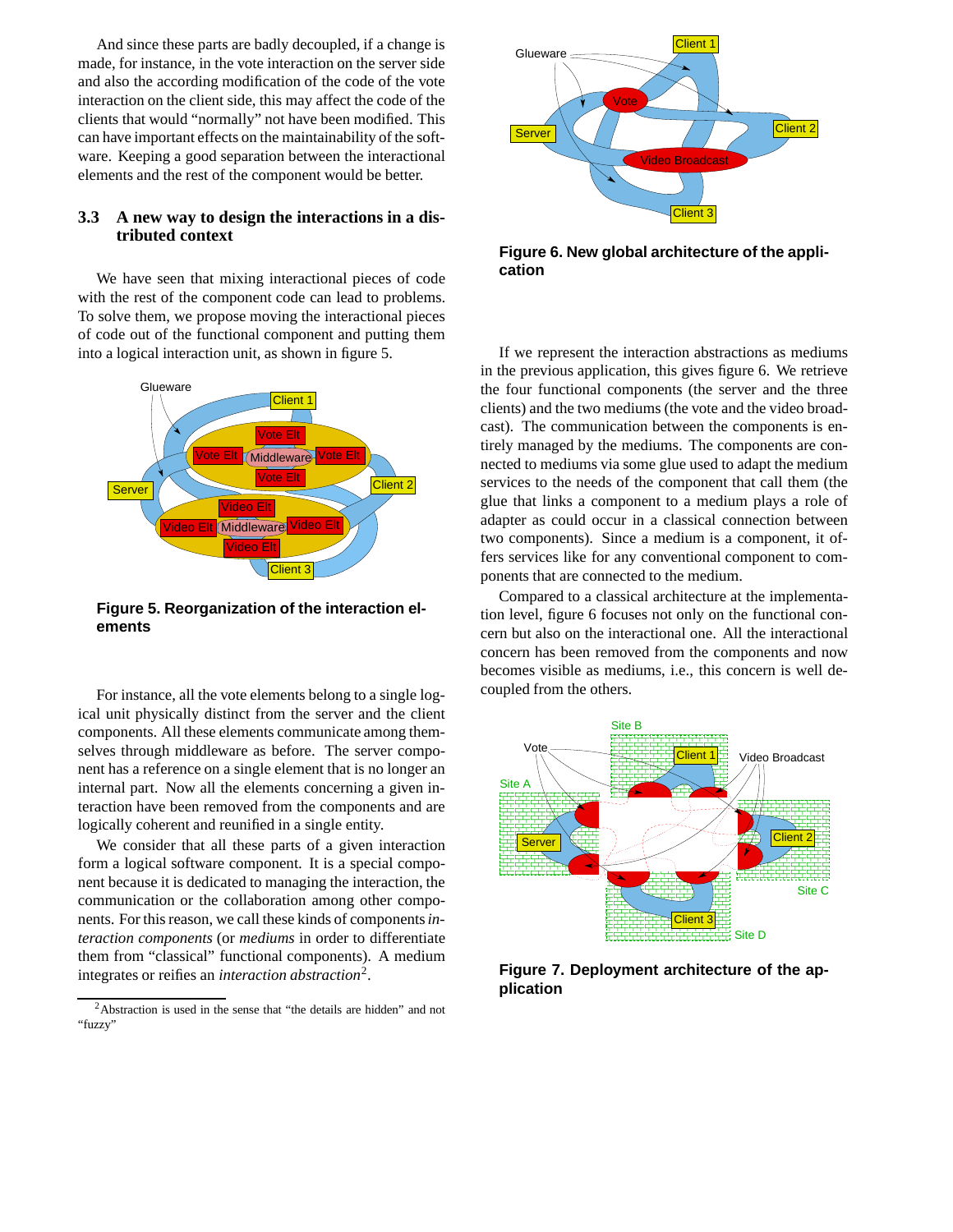The deployment of the application is shown in figure 7. Each server or client is deployed alone on a given site. We can notice that the mediums are split and a part of each medium is deployed on the same site as the component it is associated with. This deployment architecture is the consequence of moving the code shown in figure 5.

One very interesting point is that a component has a local reference on a medium. Since all the communication inside the application is managed by the mediums, the components no longer need to communicate directly among themselves (by the way of remote method calls for instance). The problems of localization and distribution of the components are entirely managed inside the mediums, as we shall see in the following sections.

#### **4 Definition of interaction components**

We have seen that an interaction can be implemented in a software component, an interaction component or medium.

An interaction component is the reification of an interaction, communication or coordination system, protocol or service into a software component. These interaction protocols or systems implemented or integrated in mediums are various in type and complexity: an event broadcast, a consensus protocol, coordination through shared memory (like Linda[8]), a multimedia stream broadcast or a vote system, for instance.

A distributed application is then built by interconnecting "conventional" components with mediums that manage their communication and distribution.

The reservation interaction (specified by a UML collaboration) of section 2 can thus be implemented with a medium. Figure 2 represents an application containing four components that will be deployed and interconnected among each other to realize the application: the functional airline and travel agencies components and the "interactional" reservation system component (that we can call the reservation medium).

An interaction component is first of all a component. Although the component paradigm is now widely accepted by the software community, there is no real consensus on the definition of a component. However, we can summarize its principle properties [16, 5]:

- It is an autonomous and deployable software entity.
- It clearly specifies the services it offers and those it requires. This allows the use of a component without knowing how it works (by looking at the code for instance).
- It can be combined with other components.

A medium thus has all these properties and, moreover, it is especially designed to be reusable. It offers services that can be easily adapted depending on the context of use.

In an application, the interaction or communication concern is managed by the mediums and the functional concern is localized in the classical components. This allows a good separation between these two concerns.

#### **4.1 Specification of an interaction component**

A medium is the reification of an interaction or collaboration. In UML, collaboration diagrams allow interactions among classes or instances to be described. A collaboration is thus suitable for specifying a medium. At the specification level, a medium is specified by a collaboration. This leads to a very interesting feature: if a collaboration represents an interaction between components, this collaboration can be implemented by a medium. Thus, a UML collaboration can be reified into a medium at the implementation level, ensuring a good traceability from the interaction specification to its implementation.

Depending on their needs, components use some services of the medium, but not all of them. For instance, in a broadcast medium, a component wanting to send information only uses a broadcast service. On the other hand, a component wanting to receive information uses a receive service. Components are differentiated depending on the role they play from the medium point of view. For example, a broadcast medium defines a sender and a receiver role. These roles match the roles used in UML collaborations. Since a medium specification is a collaboration, components connecting to a medium play a given role in this collaboration. With each role is associated a list of offered and required services.

The design of a collaboration must deal with the component characteristics: the interfaces of the services offered and required must be present. A special class inside the collaboration represents the medium as a whole. Like for any conventional components, mediums require a good specification in order to make them easily usable. A "good" specification includes all the information that describes how to use the component and also what it does. This could be encapsulated in a contract as we propose in [2]. This contract must include the required and offered service signatures, but cannot be limited to these. The semantics and the dynamic behavior of services must also be specified. This contract is the usage contract of [4].

In order to be able to completely specify a medium in UML, the collaboration diagram is augmented with OCL constraints, statecharts or any useful kind of UML diagram.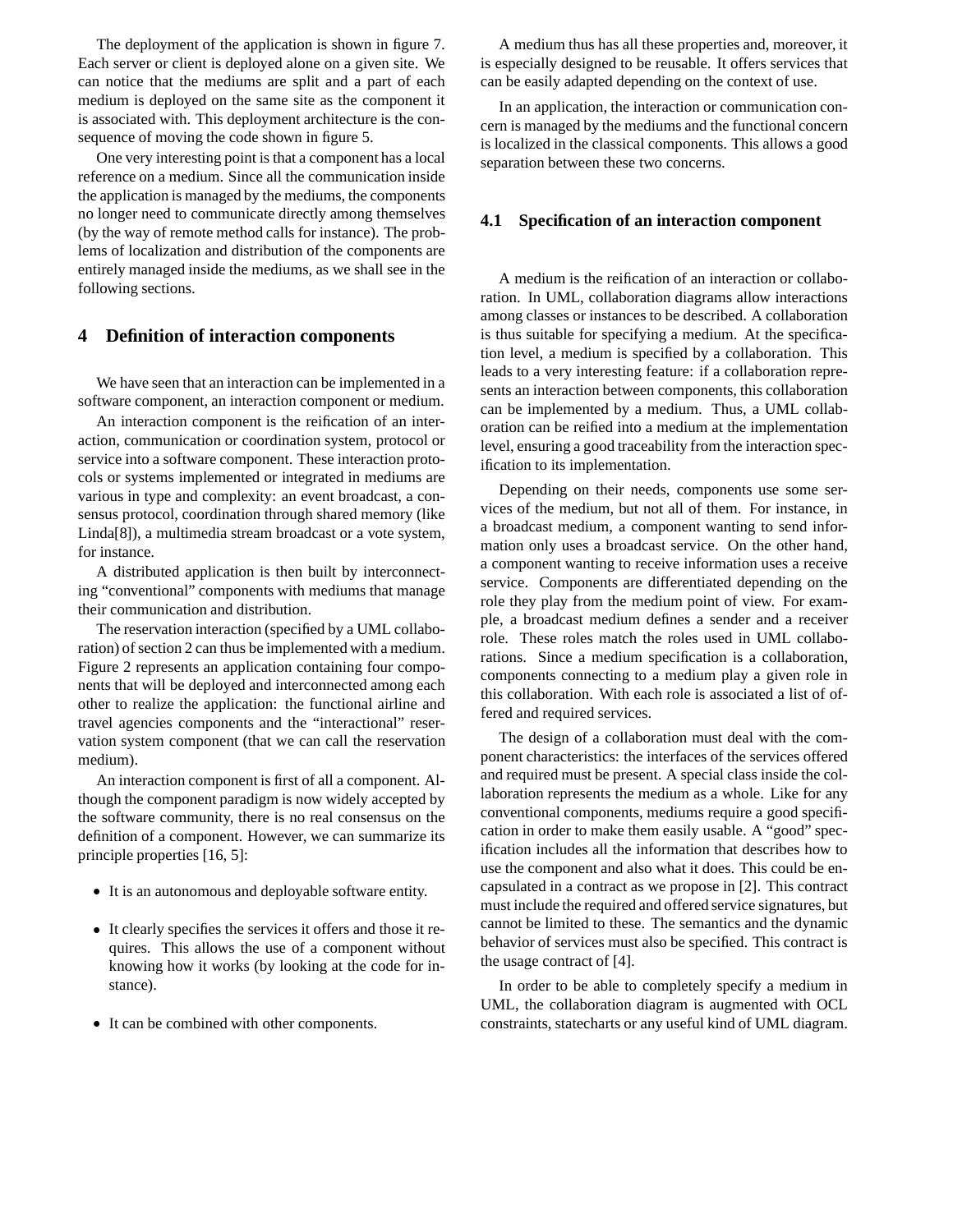

**Figure 8. Collaboration describing the reservation medium**

#### **4.2 Specification of the reservation medium**

The UML collaboration used in the instance diagrams in figures 1 and 2 represents an interaction through a system of identifier reservations. This interaction can be reified into a medium. Thus, the collaboration has a special design according to the specification principles we have outlined above. The structural view of the collaboration<sup>3</sup> is shown in figure 8.

The Reservation Medium class represents the medium as a component. It implements interfaces of services, each one being associated with a role. For instance, components playing the reserver role can call the service reserve or cancel of the IReserverMedium-Services interface in order to reserve an identifier and to cancel a reservation.

The medium manages the reservations of identifiers for several resources (e.g., planes or buses). Each resource is identified by an instance of the ResourceId class and an identifier is an instance of the ReserveId class. For a given resource, the medium has a reference on the set of available identifiers(available link qualified by the resourceId value associated with the resource). This set is a subset of the originalSet link of this resource. Each service offered by the medium is specified by OCL pre and post-conditions. They allow the behavior of each service (i.e. the modification of the reservation sets) to be defined.

The methodology of specification and complete exam-

ples of medium specifications (including the reservation medium) are described in [3] and on our web site<sup>4</sup>.

#### **4.3 Architecture of an interaction component**

We have seen in section 3 that mediums can be a better way to organize the code realizing an interaction. This section explains that the resulting architecture also has other advantages.

A medium implements an interaction system, protocol or service. Conventional functional components interact among themselves by using one or more mediums. The components are generally distributed over a network. In a classical implementation (i.e., without mediums), the components will directly communicate with others by means of remote method calls. Since the mediums now integrate these interactions, no more direct communication among the components is needed. A component just has to call a local service on the medium (directly on it or via some glue) to realize the interaction. So the component using a medium does not need to know the localization (on the network) of the other components that participate with it in the interaction. This localization problem is managed by the medium.

To be able to offer a local service to a component and to manage the localization of the components using it, a medium must be composed of several elements. Each of them is associated with a component, and both are deployed on the same site. The component has a local reference on this element on which the required medium services are called. All these elements are then distributed over a network and communicate among themselves through middleware. This architecture is shown in figure 9. These elements are called "role managers". The type and the goal of a manager depends on the role played by the component connected to the medium. For instance, the component TravelAgencyA has a reference on a Reserver Manager whose responsibility is to manage the medium services from the point of view of a reserver component (here the component TravelAgencyA).

A medium differs in one point from a classical component that is a single entity deployable on a given site: it is composed of distributed elements that communicate among themselves. The single entity is only logical and not physical at the deployment level.

This implementation architecture allows a very good separation between the functional and interactional parts of an application at the implementation and deployment level. These parts are not mixed as is usually done. Interactional parts are completely localized in the managers. A

<sup>3</sup>Collaborations are generally described at instance level. In this paper, all the collaborations are described at specification (or class) level (see [11, page 3-109]) because we want to specify generic interactions and not application dedicated ones.

For some readers, the collaboration in figure 8 may appear somewhat "strange" because there are no messages (i.e. operation calls) on it. But this is a collaboration diagram and not a class diagram. Actually, we do not need to show these messages in this particular collaboration because OCL specifications are sufficient for defining the medium services.

<sup>4</sup>http://www-info.enst-bretagne.fr/medium/ section "Specification in UML". The reservation medium specified on our site manages only a single resource and is therefore slightly different from the one described above.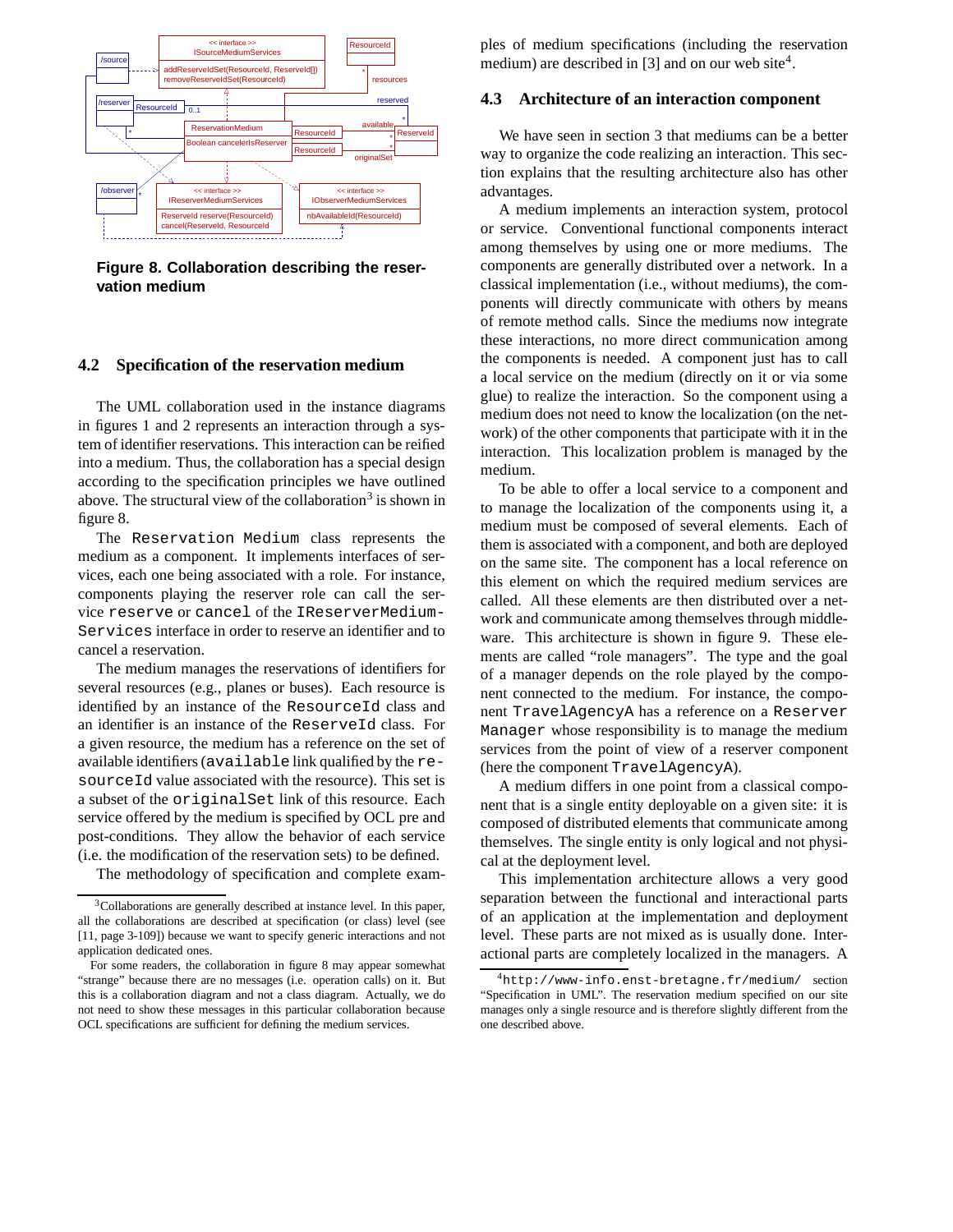

**Figure 9. Architecture detail of the flight seat reservation application**

medium can then be completely developed independently of any context of use and then be reused in different contexts.

Moreover, a component connected to a medium will only have to call its services offered. No assumptions about the way these services are implemented have to be made. This allows different implementations of the same services. And very different implementations can be made because of an important feature of our implementation architecture: the managers can be as complex as desired (they can have a state or manage data for instance). If they had only played a limited proxy role (such as Corba stubs and skeletons), this would have considerably reduced the number and kinds of possible implementations.

## **5 Using interaction components to improve non-functional constraint management**

In the previous sections, we have seen how to specify and how to architecture a medium. The specification was made at the highest-level, i.e. at analysis level. Indeed, it focuses only on the usage contract of the medium. This contract is independent of any context, it only describes what the medium does and not how.

In order to be able to specify an implementation adapted to implementation constraints or requirements, we have developed a refinement process. This process transforms the specification at the analysis level into a low-level one corresponding to an implementation design including these implementation constraints.

Without detailing the process completely, its principle properties are the following:

 The process is composed of several steps. Each step modifies the complete specification (collaboration diagram, OCL constraints and statecharts) of the preceding one. Some steps can be entirely or partially executed in an automatic way by a UML case tool supporting UML model transformations such as Umlaut[7]. Others must be done manually by the software designer, notably those in which the implementation constraints and choices are involved.

- The goal of the process is to define implementation designs and deployment choices. One single specification at analysis level can lead to several implementation designs. These designs can be considered as the realization contracts[4] of the medium. These realization contracts must respect the usage contract.
- The implementation specification matches the architectural implementation design seen in section 4.3. In the collaboration diagram, the medium as a whole, as a single entity (represented by the class called ReservationMedium in our example) is replaced by a set of "role manager" classes. They have the responsibility of implementing the services of the medium. Each role (i.e., each component connected to the medium) is associated with a role manager. Some special managers that are not associated with a component can be used if needed.

We will present three different implementation designs for the reservation medium we have previously seen. These designs are the final results of the refinement process. We focus only on the lowest level without explaining the different specification transformations made throughout the pro $cess<sup>5</sup>$ .

#### **5.1 A basic implementation design**



#### **Figure 10. Implementation choice: centralized data set management**

A first and simple implementation is to give the responsibility for managing all the sets to a new single manager. Figure 10 shows the collaboration design of this

<sup>&</sup>lt;sup>5</sup>The process and the complete transformations of the reservation medium are available on our web site: http://www-info.enstbretagne.fr/medium/, section "specification in UML"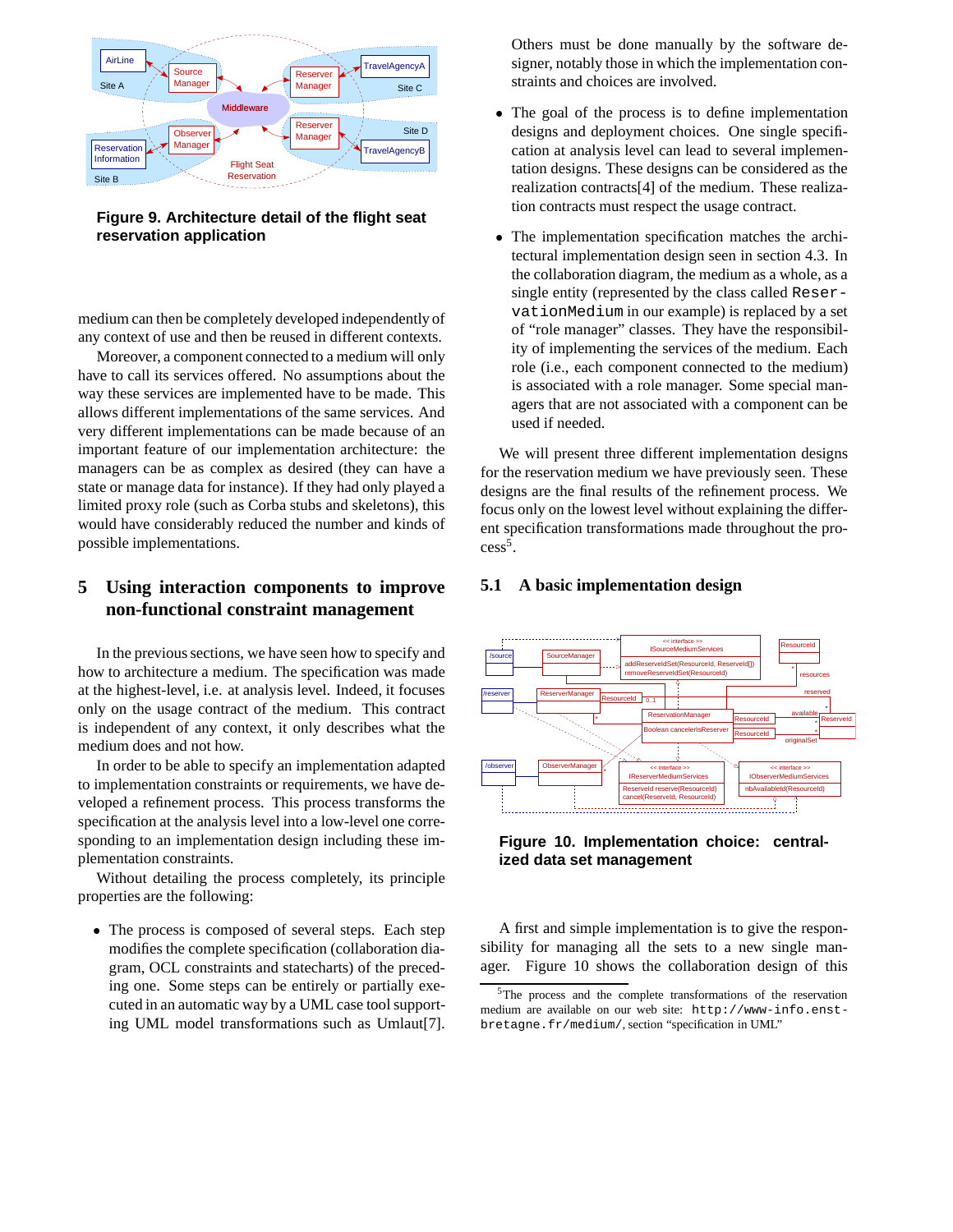choice that is the refinement of the collaboration at analysis level (figure 8). The class ReservationMedium has disappeared and has been replaced by the set of different kinds of managers: ReserverManager, Observer-Manager, SourceManager and ReservationManager (the new special manager) classes. The role managers (observer, reserver and source managers) are kinds of proxies that just relay the queries of their component to the reservation manager that entirely manages all the sets. This manager is special because it is not associated with a component.

The OCL constraints are also modified by the refinement process. Some methods, services and OCL constraints will also be added in order to specify the parts specific to this implementation choice.

The interfaces of services have not been changed during the process. The services offered and their semantics remain the same. The interaction specified is still the same from the point of view of its users.

This basic implementation design is fairly easy to implement because all the complexity of the interaction (set management) is located on a single site. But, as we have seen, this implementation cannot be used in all contexts, especially if the number of connected components is too high; this single manager will be a bottleneck. However, this implementation design is very suitable for small applications in terms of interacting components and the number of resources to manage, like the bus seat reservation application.



**Figure 11. Deployment choice for the centralized version**

Figure 11 shows a deployment diagram of this implementation. The choice made here is to deploy the reservation manager on the same site as the source manager.

#### **5.2 A more complex implementation design**

In this design (see figure 12), the implementation choices include a distributed management of the sets of identifiers. Each reserver manager possesses a part of each identifier set (the qualified link originalLocalSet). Centralized management of the sets is no longer required. This design will suit the requirements of the large flight seat reservation application: each travel agency will have a small set of identifiers (managed by the reserver manager it is associated with) in which the reservations of clients will be made. This obviates the need to communicate with a single remote server that could be a bottleneck.



**Figure 12. Implementation choice: distributed data set management**

Figure 13 shows a deployment choice for this implementation design in which we can see that the sets are completely distributed.



**Figure 13. Deployment choice for the distributed version**

#### **5.3 A third implementation choice**

A third design could be an intermediate one between the first two. Indeed, the complete distribution of the sets implies using very complex algorithms to allocate (and reallo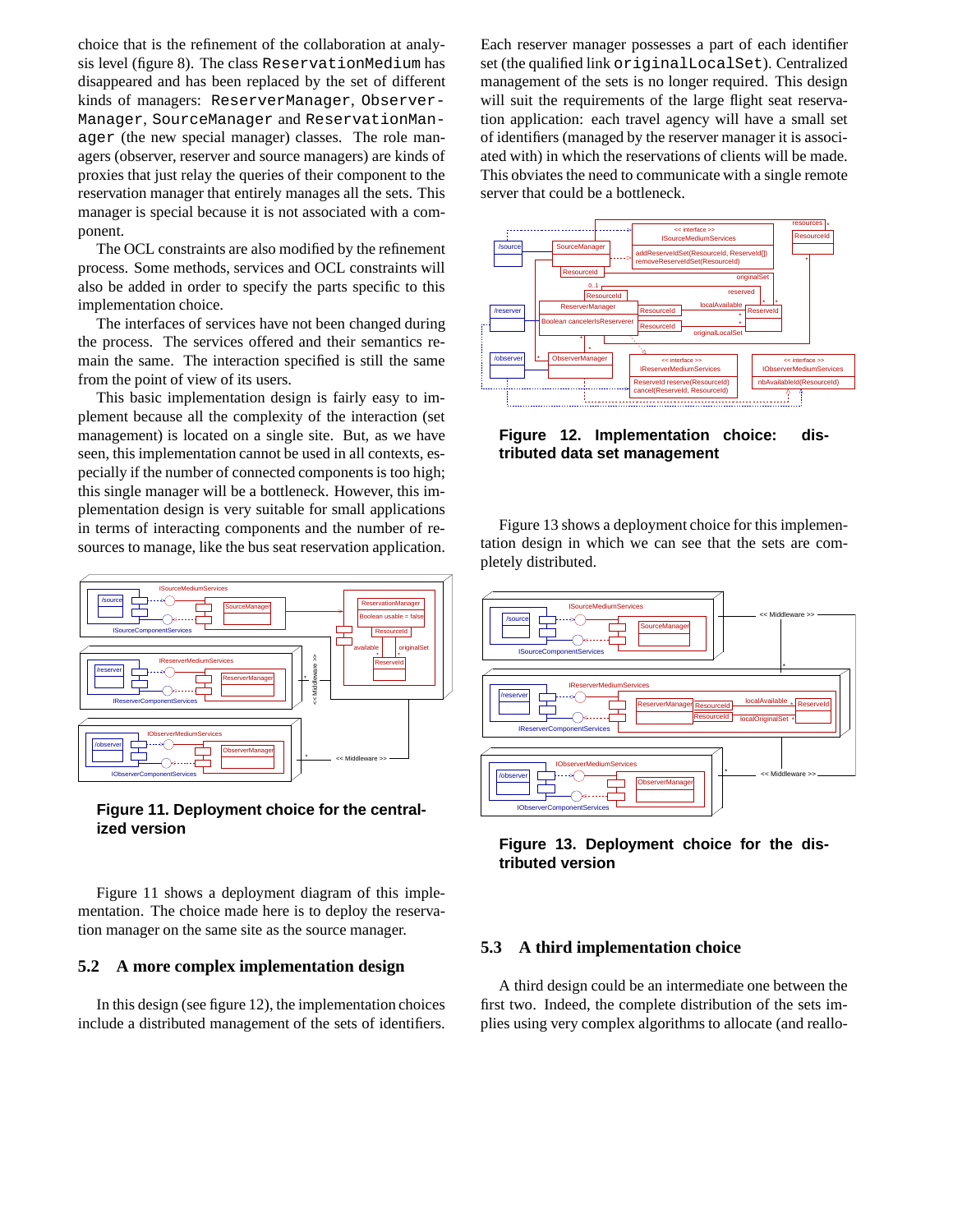cate if a local set is empty) the identifiers according to the need of reserver managers. The centralized version, however, is not able to stand the augmentation of load.

An interesting compromise between load resistance and easy implementation and maintainability, is to have several reservation managers instead of just one. Each of them has the responsibility of managing only a small part of the resources and not all of them. The reserver managers do not directly manage reservation identifiers as they do in the distributed version. This allows a distribution of the managers' queries on several sites and thus the workload. Depending on the resource, a reserver manager will send its query to the relevant reservation manager.

In the context of the flight seat reservation application, we could imagine several specializations of the reservation managers: one manager could manage only national flights, another one the international ones. Or this could be based more on deployment: a manager could deal with a particular country or a precise geographical area.

## **5.4 Non-functional constraints management improvement**

Of course other implementation designs can be found. However, the above three show that it is relatively easy to specify (and then to implement thanks to our deployment architecture) very different implementation designs that are able to fit different non-functional requirements without changing the semantics of the services offered. Here we have focused on the number of interacting components and resources to handle, but other non-functional features can also be managed.

An important aspect of this process is that the different specifications and implementations are done completely independently of any context of use or any application. A medium is then completely reusable and manipulable at all levels of application development. A software designer can study the specification of a medium at the analysis level to know the services it offers. Then he can use a lower-level medium specification in his application design, according to the design and implementation choices he desires or nonfunctional constraints he has to face. Finally, depending on his deployment constraints, he can choose the adapted deployment specification and use the according implementation.

#### **6 Related works**

#### **6.1 Architecture Description Languages**

A wide field of software engineering concerns software architecture [1]. In order to improve maintainability, evolutivity and reusability, many Architecture Description Languages (ADL) have been defined [10].

Like for most ADLs, we consider connectors (mediums) as first-class entities, but the main differences between the ADL approach and ours are:

- Most ADLs allow a hierarchical decomposition of components while our communication components have (until now) a flat structure.
- We propose a full refinement process (not entirely described in this paper) from the discovering of communication abstraction at the analysis stage to the implementation.
- We ignore the actual underneath communication services (such as RPC, Unix pipes, http-link, etc.) until implementation.

This last point is essential. Mediums make a clear distinction between the communication abstraction and its various implementations, making medium substitution a good way to manage system evolution.

#### **6.2 Coordination components and languages**

The separation between the objects' essence and their integration in an application is not always carried out well. Frequently, the realization of a class mixes both the objects' essence and interaction requirements in a particular application. In order to improve the separation of these two concerns, some authors propose object connectors [6, 13], which contain the glue required to make objects interact. This approach, like ours, reifies interactions that are usually described with a coordination or collaboration language.

In some implementations the refinement process consists of a compilation, which is more abstract, but prevents implementation variants; connectors are dedicated to a specific application making them potentially less reusable than if they were developed from *standard* interactions such as we propose. Another approach uses collaboration contracts [9] which are more flexible since collaboration rules can be dynamically updated.

Most coordination models rely on an explicit interface of components being coordinated [8, 9] but some use introspection and metaprogramming features to coordinate components that hide their interface [6].

However, we consider the coordination problem as a subproblem of the communication, limited to message passing models<sup>6</sup>. Until now, we have not specified a medium dedicated to collaboration but we imagine it would be possible;

<sup>6</sup>Even Linda which emulates asynchronous message passing through a shared memory.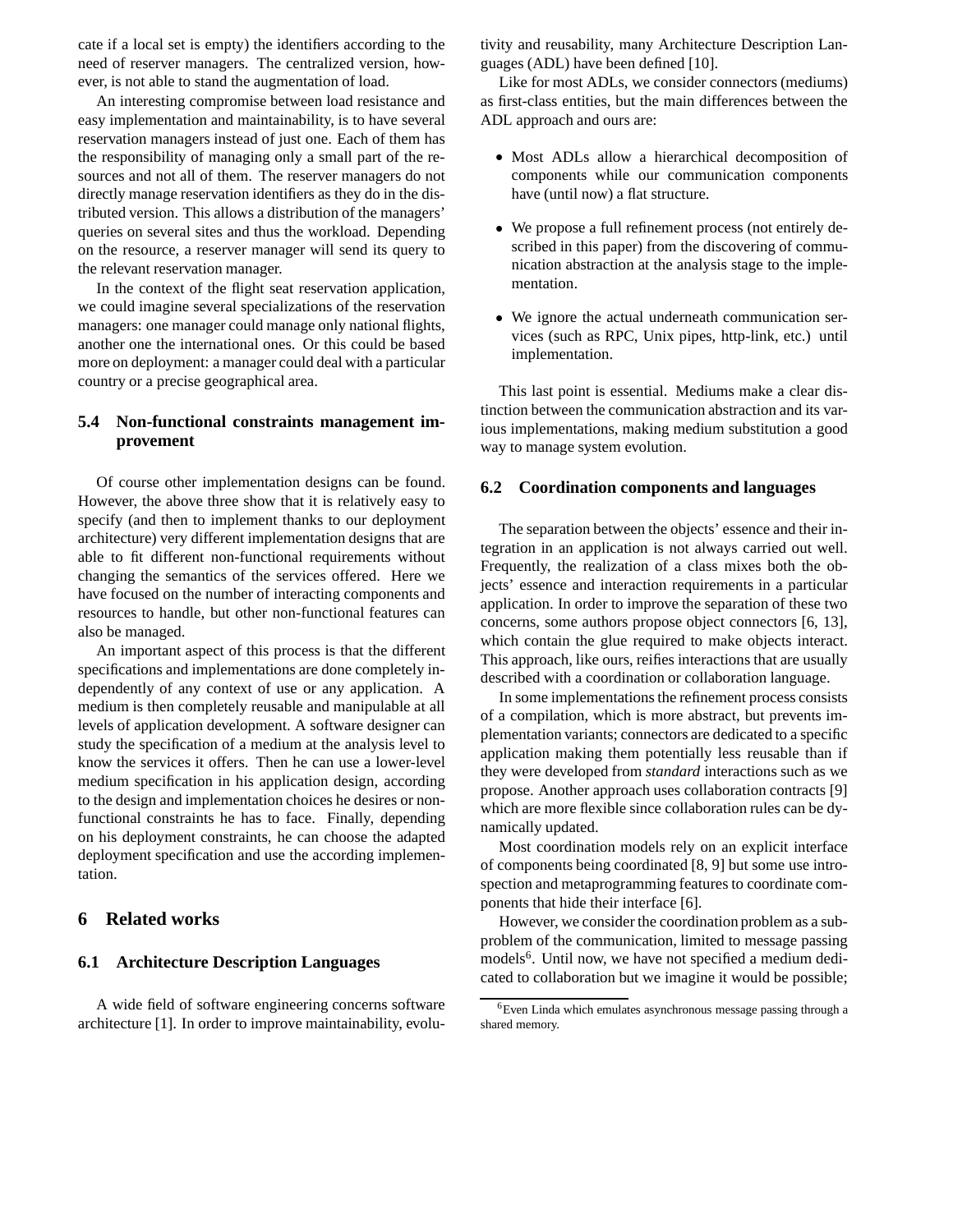a collaboration medium would be programmed using a coordination language and would observe events on its entries and trigger events as specified.

#### **6.3 Catalysis**

Catalysis [5] is a methodology that is component centered. It uses a notation based on UML to describe models, components and implementations. The concept of collaboration is central and defined as follows[5, page 23]:

A *collaboration* is a collection of actions and the types of objects that participate in them. $\{...\}$ Catalysis treats collaboration as first-class units of design work. {...} Collaborations can be generalized and applied in many contexts.

Moreover, Catalysis proposes to define collaboration frameworks that are kinds of generic collaborations. Catalysis collaboration frameworks resemble our medium specifications since a catalysis connector is specified by a collaboration framework (a medium being a kind of connector). But Catalysis proposes to define only a small set of connectors that can be used during the implementation. We believe that communication abstractions between distributed components cannot be limited to a small set of low-level interaction patterns, even at the implementation level. We argue that every communication abstraction can be manipulated as a connector or a medium, independently of its complexity.

Finally, although Catalysis offers a methodology to refine its models and to keep track of the successive refinement steps, and although collaborations can be refined in connectors, Catalysis proposes no real process nor any implementation target as we do. We imagine the work presented here as being an extension of Catalysis methodology.

## **7 Conclusion**

We have presented an architecture and a framework to specify and implement interaction abstractions in distributed contexts. The solution we propose is based on the reification of interactions into components (mediums) both at specification and implementation level allowing the separation of functional and interactional concerns throughout the software development process.

At the specification level, a medium is specified with a UML collaboration (augmented with OCL constraints) that follows specific rules in order to suit component specification requirements. Then a refinement process transforms this specification into a low-level implementation and deployment design. The process can lead to various implementations depending on non-functional constraints.

Indeed, with the study of real-life applications, we have shown that the implementation of the same interaction or collaboration can be highly dependent on non-functional features (from the point of view of the "interaction semantics"), such as the localization and number of interacting components, the state of the network used, the need to encrypt communication or the need to have a fault-tolerant system, for instance. In our examples, we have focused on scalability that involves using very different implementations of the same interaction depending on the size of the application.

Then, we have presented a deployment architecture of interaction components allowing both the separation of concerns at the implementation level and facilities to implement variants of the same interaction: a medium is composed of distributed elements that are logically coherent among themselves. Each element is associated with a component and has the responsibility of realizing the services of the medium this component requires. As these mediums' parts can be as complex as desired, various implementations of the same interaction are possible. We have also written a Java framework for implementing mediums and the interactive video application described in this paper<sup>7</sup>. This has shown the benefits of having complex interaction abstractions through mediums at the implementation level.

An important aspect of this complete process is that the different specifications and implementations are realized completely independently of any context of use or any application. A medium is then completely reusable and manipulable at all levels of application development. A software designer can study the specification of a medium at the analysis level to know the services it offers. Then he can use a lower-level medium specification in his application design, according to the design and implementation choices he desires or non-functional constraints he has to face. Finally, depending on his deployment constraints, he can choose the adapted deployment specification and use the appropriate implementation.

In the future, we plan to build a comprehensive catalogue of interaction componentsincluding UML specification and implementation variants according to non-functional constraints. The UML specification methodology and the refinement process could be integrated into an UML CASE Tool such as Umlaut[7]. This will help software designers to build applications by reusing interaction components and to define their own mediums with their variants.

<sup>7</sup>Readers interested on this framework are invited to consult our web site:

http://www-info.enst-bretagne.fr/medium/framework/. The framework and applications using it are freely downloadable and distributed under the GNU GPL.